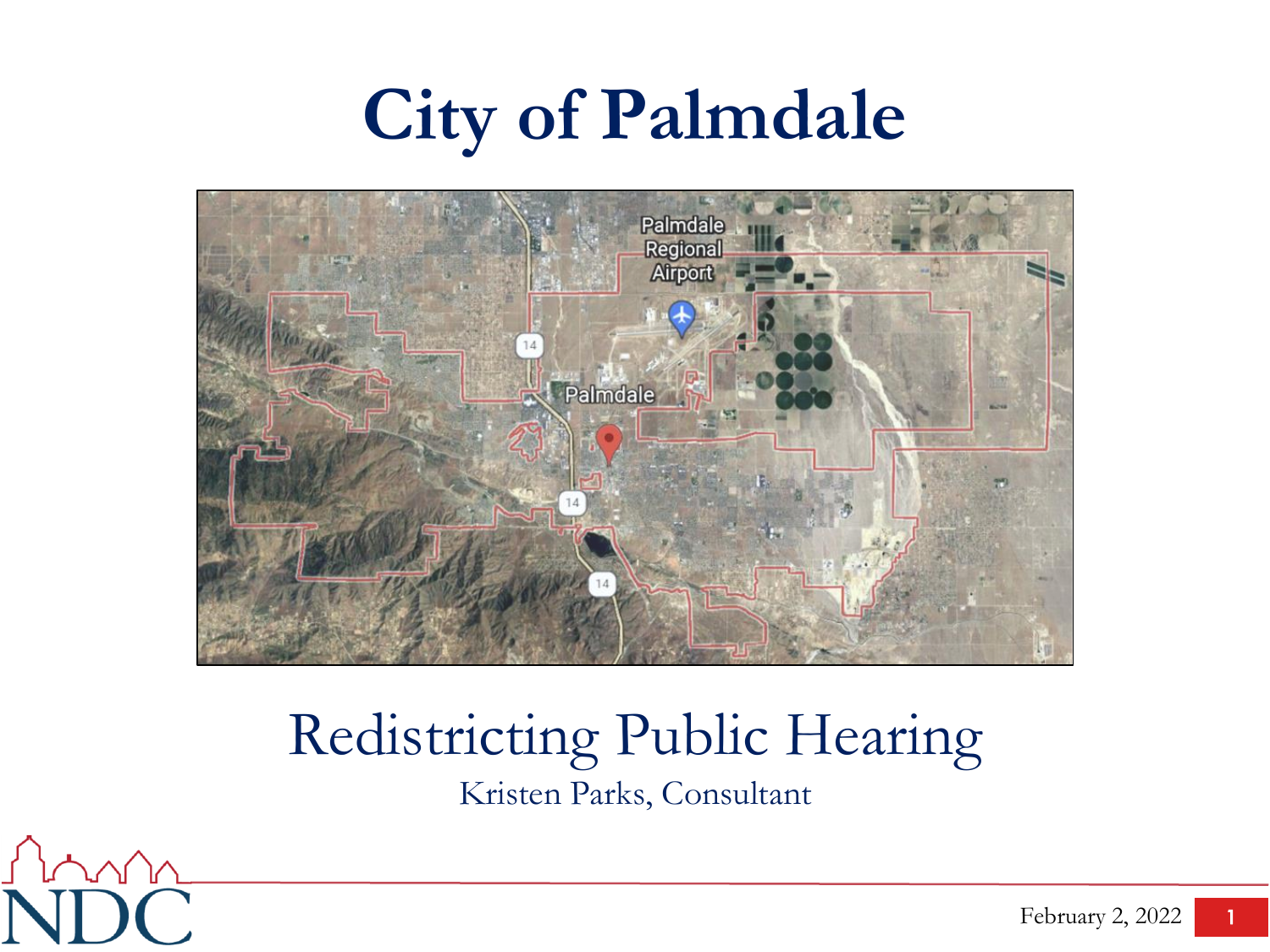# **Redistricting Timeline**

| August 23, 2021                                           | <b>Advisory Redistricting Commission (ARC) convenes</b>               |
|-----------------------------------------------------------|-----------------------------------------------------------------------|
| September 14, 2021                                        | 1st Public Hearing                                                    |
| September 27, 2021                                        | California released official redistricting data                       |
| October 12, 2021<br>October 16, 2021<br>October 25, 2021  | Community Workshops to demo mapping tools and<br>receive public input |
| November 3, 2021                                          | 2nd Public Hearing                                                    |
| November 9, 2021<br>December 15, 2021<br>January 11, 2022 | ARC Meetings to receive public input and discuss draft<br>maps        |
| January 12, 2022                                          | 3rd Public Hearing                                                    |
| January 20, 2022                                          | ARC Meeting to select recommended maps                                |
| <b>February 2, 2022</b>                                   | 4 <sup>th</sup> Public Hearing to select preferred map                |
| February 16, 2022                                         | City Council to adopt map ordinance                                   |
| April 17, 2022                                            | Legal deadline to adopt new district map                              |
|                                                           |                                                                       |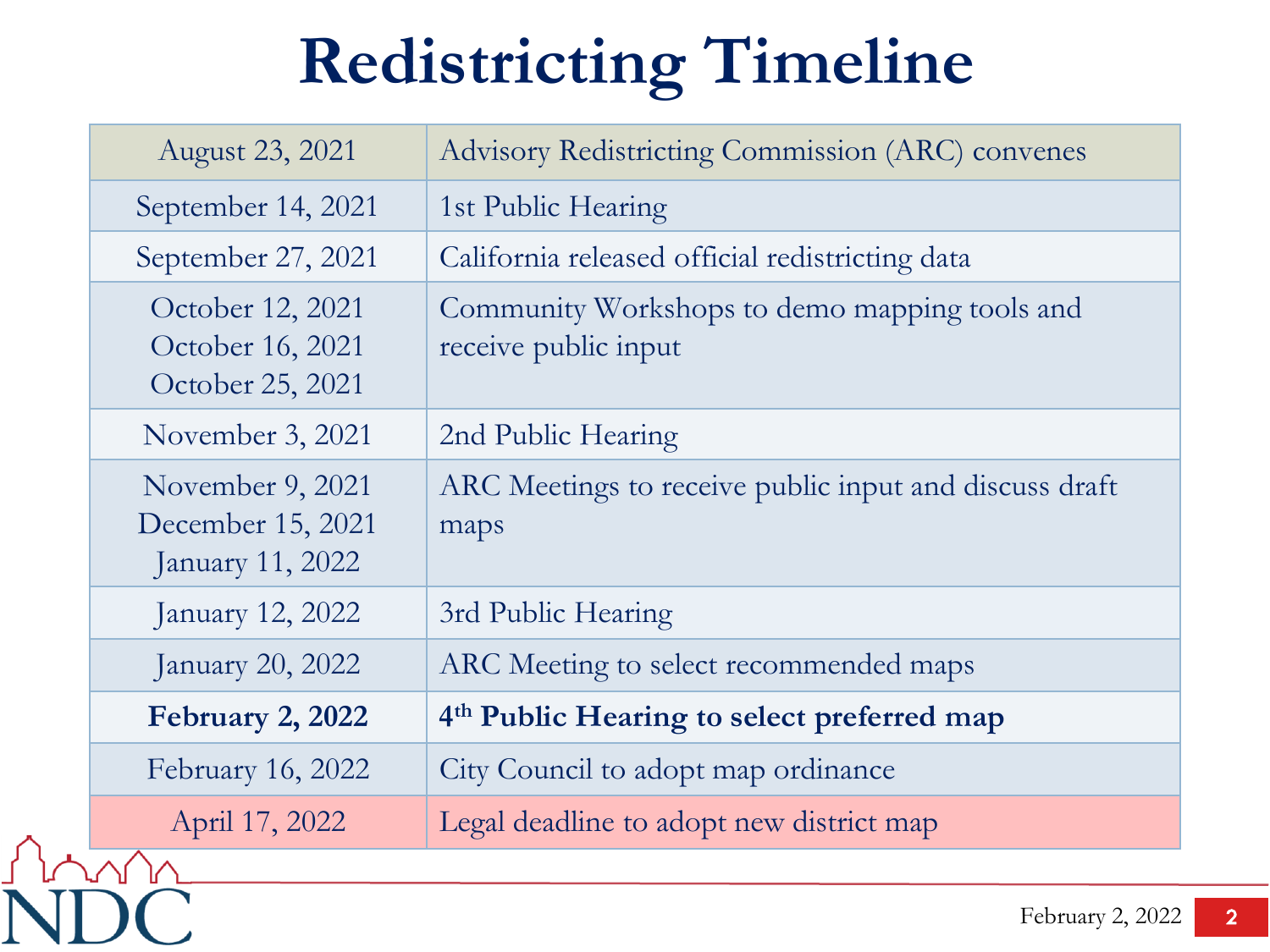## **Legal Requirements & Other Goals**

### **1. Federal Law**

- $\checkmark$  Ensure equal population**\***
- $\checkmark$  Comply with federal Voting Rights Act
- Prevent racial gerrymandering

**\* Total population deviation < 10%**

#### **2. California Law 3. Other Goals**

- 1. Ensure geographic **contiguity**
- Minimize division of neighborhoods & **"communities of interest"**
- 3. Create easily identifiable boundaries
- 4. Maintain

#### **compactness**

Do not "favor or discriminate against a political party"

### **May include:**

- Minimize changes to election cycles
- **Anticipate** future growth

**Do not bypass a nearby population to take in a more distant population**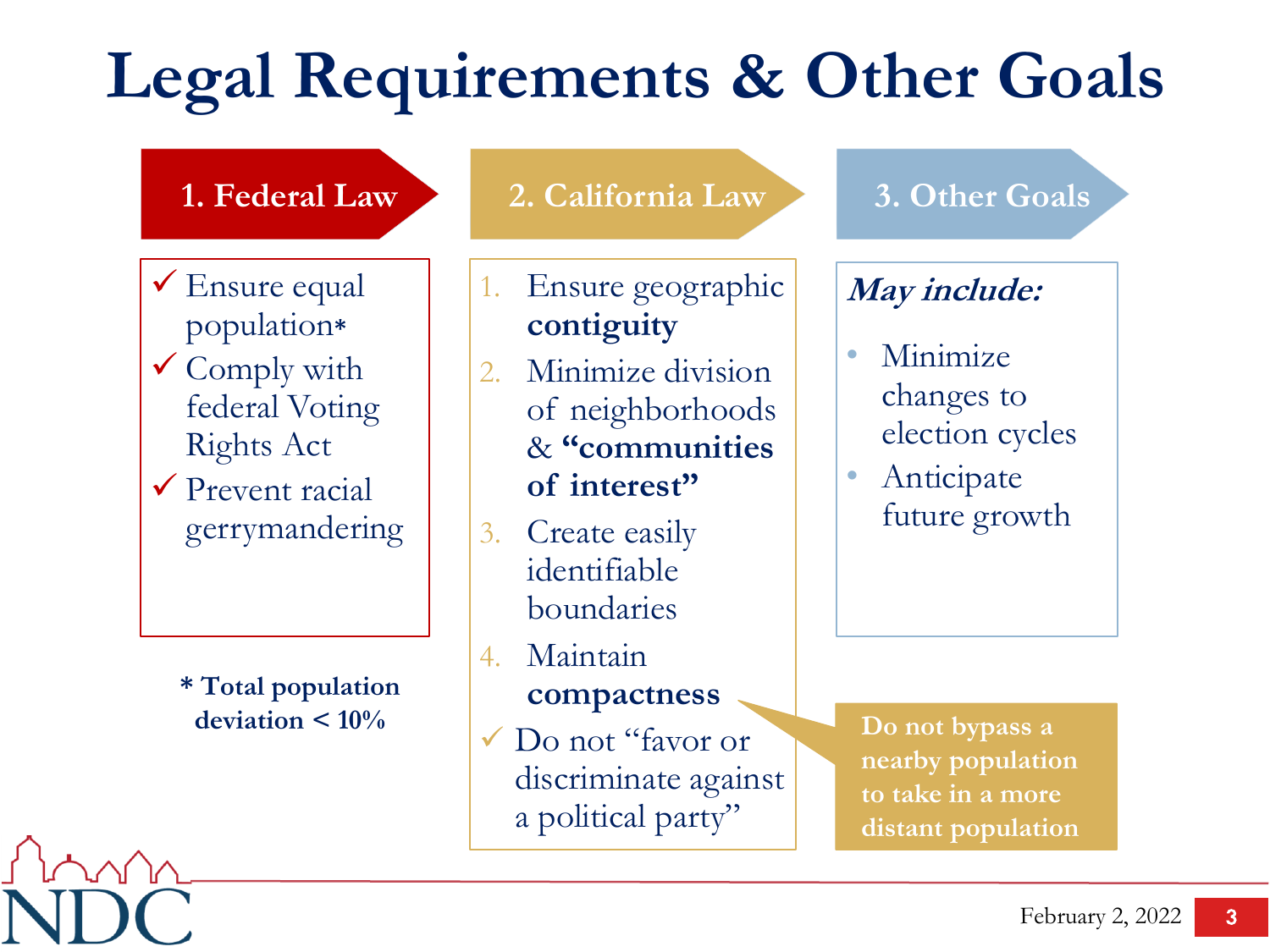### **Current Districts Are Population Balanced**

| <b>CENSUS 2020 - CITY OF PALMDALE</b>             |                  |              |                |                         |                         |              |  |
|---------------------------------------------------|------------------|--------------|----------------|-------------------------|-------------------------|--------------|--|
| <b>District</b>                                   |                  | $\mathbf{1}$ | $\overline{2}$ | $\overline{\mathbf{3}}$ | $\overline{\mathbf{4}}$ | <b>Total</b> |  |
| <b>Total population</b>                           |                  | 44,930       | 41,484         | 41,631                  | 42,349                  | 170,394      |  |
| Deviation from ideal*                             |                  | 2,332        | $-1,115$       | $-968$                  | $-250$                  | 3,446        |  |
| % Deviation                                       |                  | 5.47%        | $-2.62%$       | $-2.27%$                | $-0.59%$                | 8.09%        |  |
| 2020 pop                                          | % Hisp           | 61%          | 40%            | 72%                     | 73%                     | 62%          |  |
|                                                   | % NH White       | 14%          | 34%            | 11%                     | 9%                      | 17%          |  |
|                                                   | % NH Black       | 18%          | 13%            | 11%                     | 13%                     | 14%          |  |
|                                                   | % Asian-American | 4%           | 9%             | 3%                      | 3%                      | 5%           |  |
| <b>Citizen</b><br><b>Voting</b><br><b>Age Pop</b> | <b>Total</b>     | 23,057       | 25,655         | 21,933                  | 22,783                  | 93,428       |  |
|                                                   | % Hisp           | 53%          | 33%            | 61%                     | 62%                     | 52%          |  |
|                                                   | % NH White       | 24%          | 44%            | 20%                     | 17%                     | 27%          |  |
|                                                   | % NH Black       | 17%          | 13%            | 13%                     | 17%                     | 15%          |  |
|                                                   | % Asian/Pac.Isl. | 5%           | 9%             | 5%                      | 4%                      | 6%           |  |

\***Ideal Population:** Each district should contain approximately **42,598** people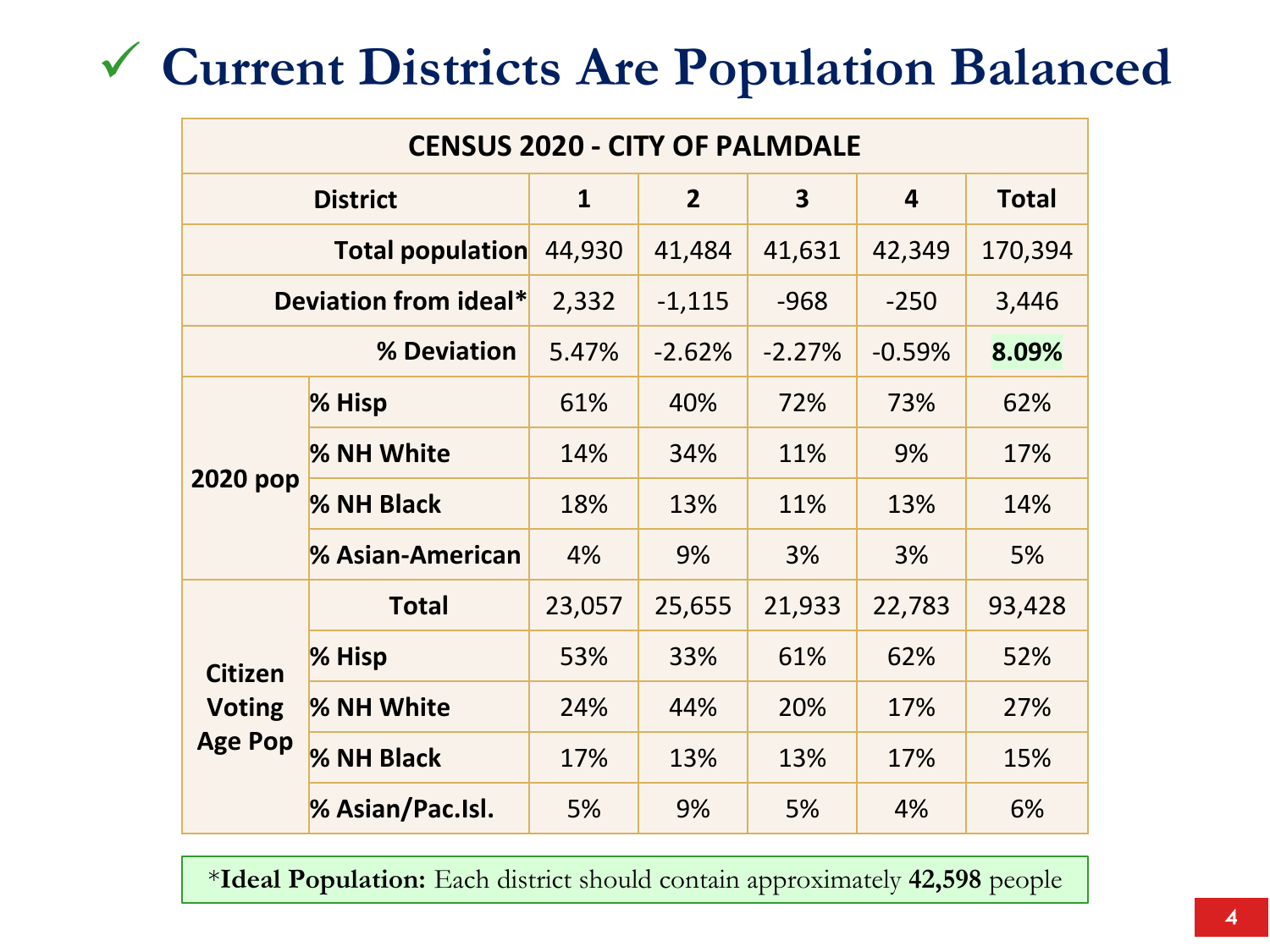### **Current District Map (2015)**



February 2, 2022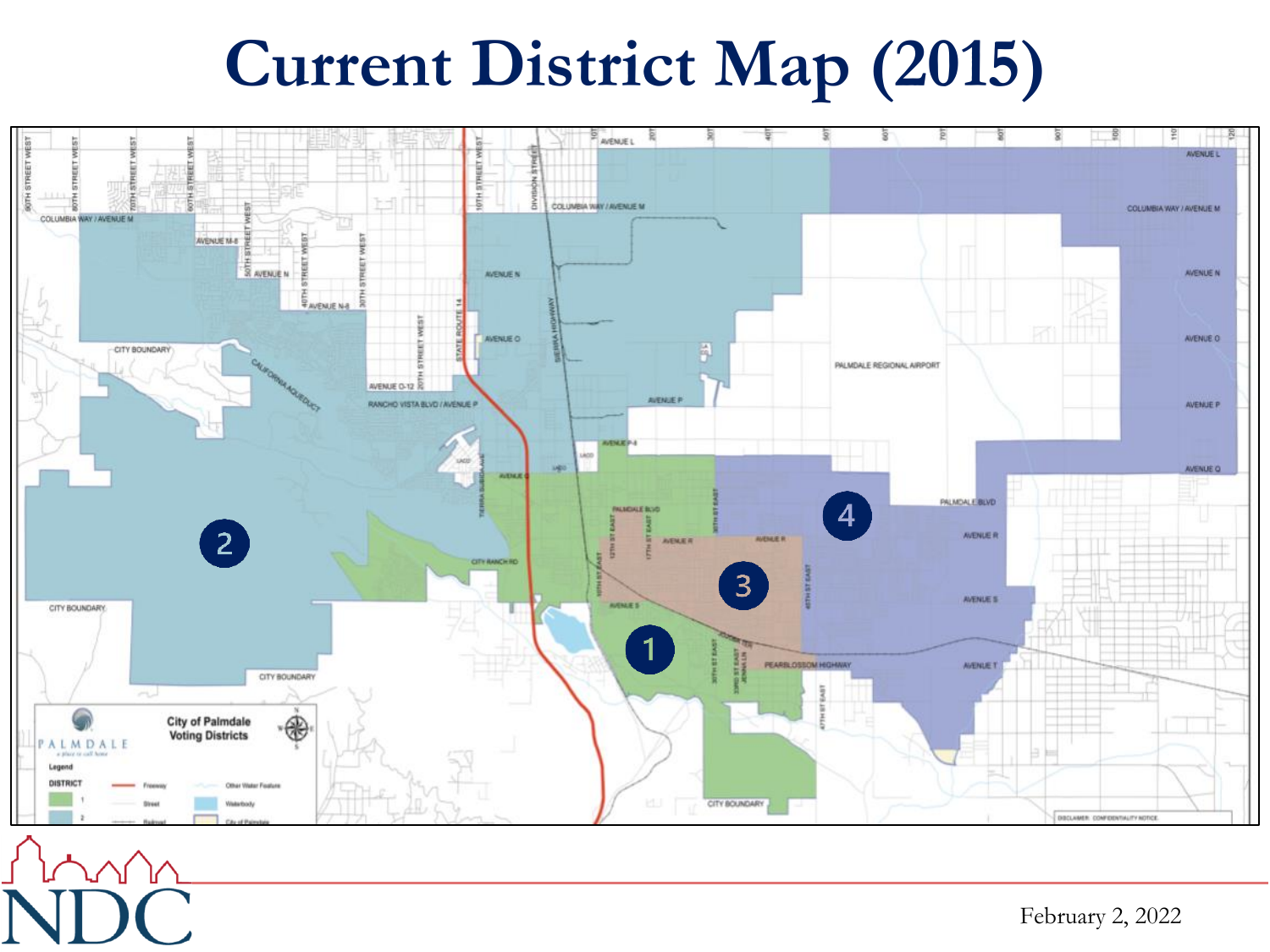### **Draft Maps (15)**

| <b>Public Submissions (11)</b>           | <b>Consultant Produced (4)</b>                     |  |  |
|------------------------------------------|----------------------------------------------------|--|--|
| Public Map 201 (Not population balanced) | <b>NDC Minimal Change</b>                          |  |  |
| Public Map 202                           | <b>NDC Orange Map</b>                              |  |  |
| Public Map 203                           | <b>NDC</b> Pink Map                                |  |  |
| Public Map 204 (Not population balanced) | <b>NDC</b> Purple Map                              |  |  |
| Public Map 205                           |                                                    |  |  |
| Public Map 206                           |                                                    |  |  |
| Public Map 207 (Not population balanced) |                                                    |  |  |
| Public Map 208 ARC RECOMMENDED           |                                                    |  |  |
| Public Map 209                           |                                                    |  |  |
| Public Map 210 (Non-contiguous)          |                                                    |  |  |
| <b>ALVA Map ARC RECOMMENDED</b>          | Draft maps available online at<br>drawpalmdale.org |  |  |

mn